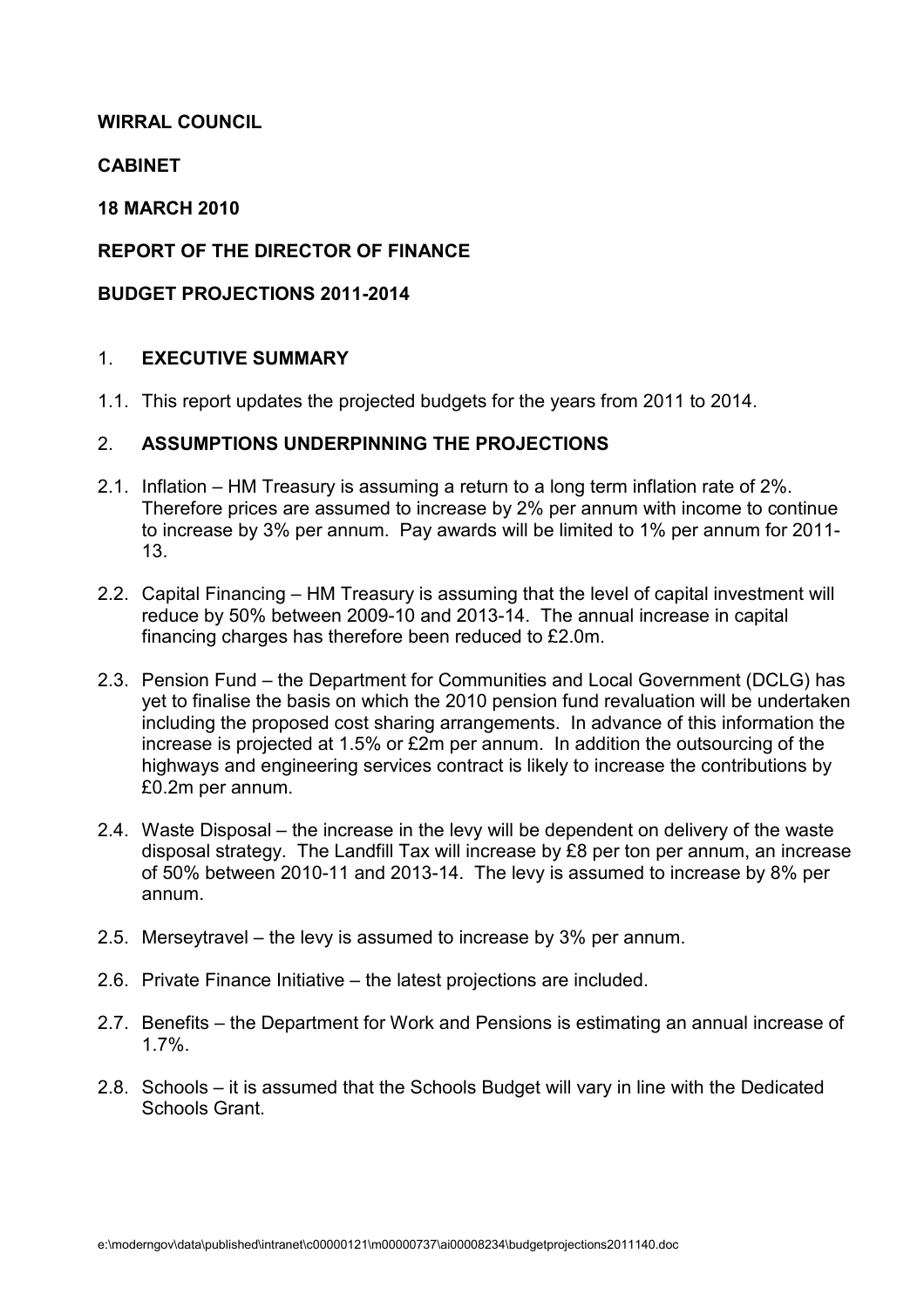- 2.9. Adult Social Services Reform the Reform Grant of £1.9m will cease in 2011-12 with the implementation of the personalisation agenda.
- 2.10. Personal Care At Home The full year effect of the proposed introduction from October 2010 is estimated to cost an additional £1m in 2011-12 net of grant receivable.
- 2.11. Carbon Reduction Commitment payment of £1.0m commencing in 2011-12. It is assumed that the Authority will reduce the carbon footprint sufficiently to recover these payments.
- 2.12. National Insurance increase by 1% from April 2011 costing £1.2m .
- 2.13. Learning Disability it is assumed that the transfer of responsibility from the PCT to the Authority from 2011-12 will be on a full cost basis.
- 2.14. Home Insulation increased cost from 2011 of £1m.
- 2.15. Guinea Gap restoration into budget at a cost of £0.6m.
- 2.16. Other Unavoidable Growth a number of items of unavoidable growth of less than £0.2m will arise. These usually total about £1m per annum.
- 2.17. Efficiency Investment in order to continue to deliver efficiencies in future years it will be necessary to continue to invest and therefore I have assumed a budget of £2m per annum.
- 2.18. Government Grants the target for overall growth in public expenditure has been reduced from 1.8% in the Budget 2008 to 1.2% in the Pre-Budget Report to 0.7% in the Budget 2009. After allowing for debt repayments, an increase in welfare benefits of 1.7%, and no reduction in the NHS budget, the rest of the public sector will face an annual reduction of 2.9%.
- 2.19 Council Tax Council Tax increases are likely to be limited to no more than 3%.

## 3. GRANT NEGOTIATIONS

- 3.1. The Government has agreed to the following elements of the Local Government Finance Settlement being reviewed as part of the 2011 settlement:
	- a. Area Cost Adjustment
	- b. Highways Maintenance
	- c. Day Visitors
	- d. Income Support/Tax Credits
	- e. Students
	- f. Concessionary Fares
	- g. Coast Protection/Flood Defence
	- h. Capital Financing
	- i. Dedicated Schools Grant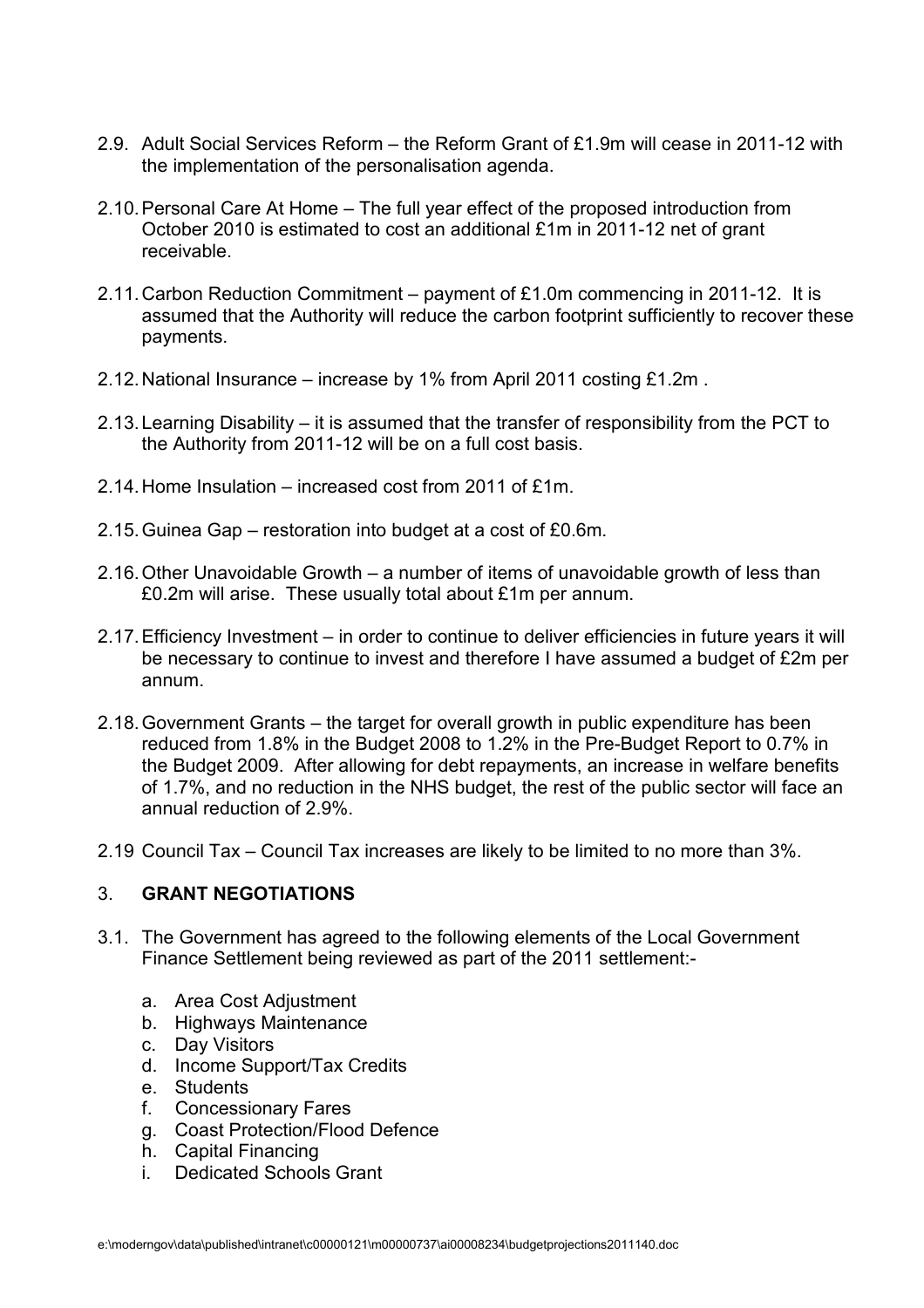- j. Housing Benefit
- k. Local Government Pension Scheme
- 3.2. There is a possibility that the Local Government Finance Settlement to be announced in December 2010 will only cover 2011-12 as it may not be possible to conclude a Comprehensive Spending Review in 2010.
- 3.3. During the course of this budgeting period the results of the Census 2011 will become available and will be incorporated into the grant distribution formulae. The Office for National Statistics has now released the Mid 2008 estimated populations. The reduction for Wirral is greater than for any other metropolitan or unitary authority. If this is confirmed in the Census 2011 then the reduction in grant receivable could be significant.

#### 4. EFFICIENCIES

- 4.1. The Government has increased the efficiency target for 2010-11 to 4% which for Wirral equates to £14.9m. The Government expects that this saving will be reinvested in order to enable delivery of increased efficiency requirements in 2011 to 2014.
- 4.2. If the efficiencies required were to be apportioned between departments then the apportionment of £20m would be:-

|                                  | £000  |
|----------------------------------|-------|
| <b>Adult Social Services</b>     | 7,390 |
| <b>Children and Young People</b> | 4,290 |
| <b>Corporate Services</b>        | 250   |
| Finance                          | 1,890 |
| Law, HR, Asset Management        | 680   |
| Regeneration                     | 3,290 |
| <b>Technical Services</b>        | 2,210 |
|                                  |       |

- 4.3. The main mechanism for delivery of the required efficiencies is the change programme. Cabinet on 14 January 2010 agreed a revised change programme, progress on which will be reported quarterly to the Cabinet.
- 4.4. Cabinet has agreed that efficiencies of £1m will be found in office accommodation from 2011.

## 5. FINANCIAL IMPLICATIONS

5.1. The assumptions outlined above are reflected in the budget projections in the Appendix.

## 6. STAFFING IMPLICATIONS

6.1. There are none arising directly from this report.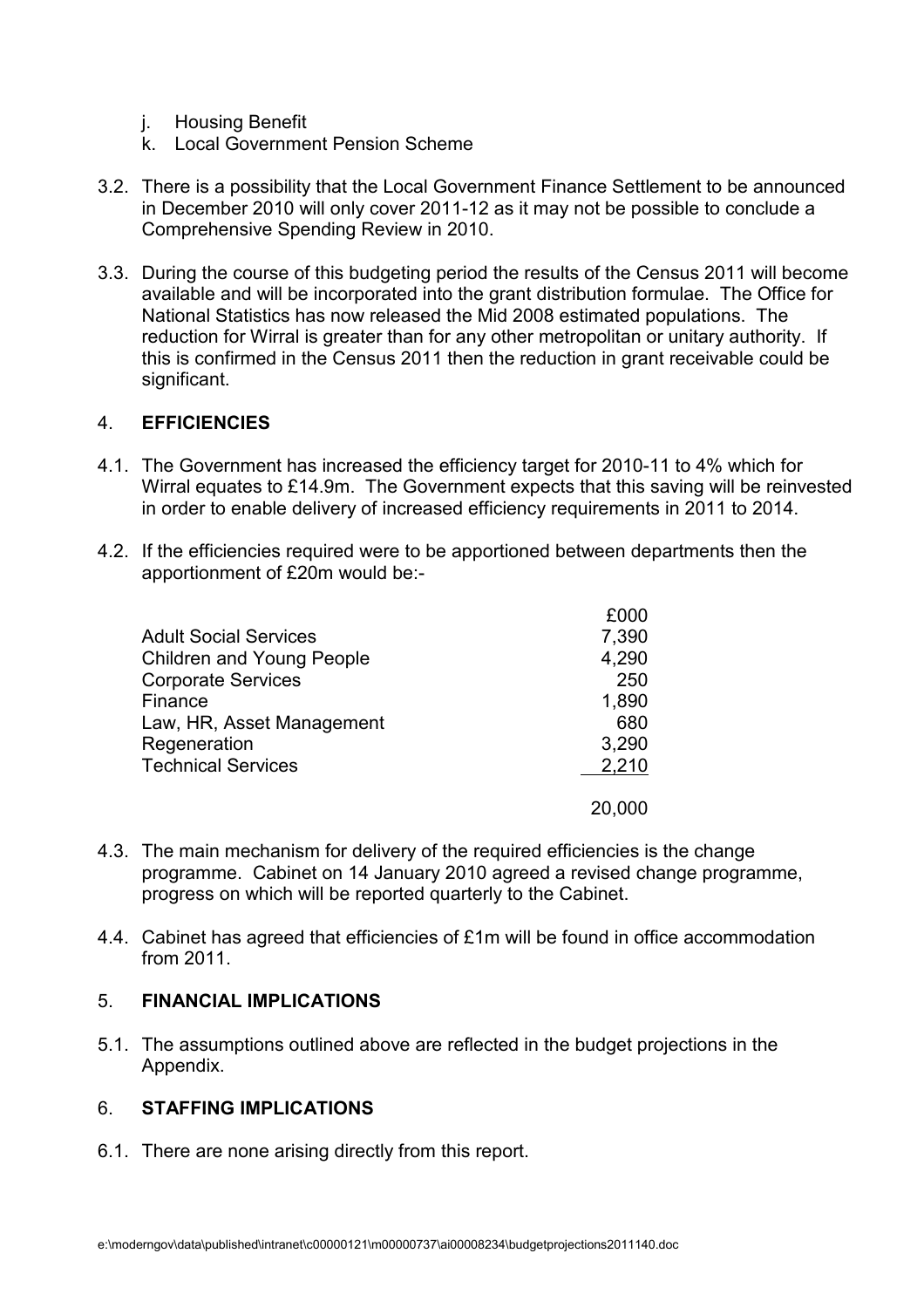## 7. EQUAL OPPORTUNITY IMPLICATIONS

7.1. There are none arising directly from this report.

## 8. COMMUNITY SAFETY IMPLICATIONS

8.1. There are none arising directly from this report.

#### 9. HUMAN RIGHTS IMPLICATIONS

9.1. There are none arising directly from this report.

#### 10. LOCAL AGENDA 21 IMPLICATIONS

10.1. There are none arising directly from this report.

#### 11. PLANNING IMPLICATIONS

11.1. There are none arising directly from this report.

## 12. MEMBER SUPPORT IMPLICATIONS

12.1. There are none arising directly from this report.

#### 13. BACKGROUNG PAPERS

13.1. Medium Term Financial Strategy 2010-13 – September 2009 Formula Grant Settlement 2010-11 – DCLG – January 2010 Estimates 2010-11 – March 2010 Budget – HM Treasury – April 2009 Pre-Budget Report – HM Treasury – December 2009

## 14. RECOMMENDATIONS

- 14.1. That the budget projections be kept under review.
- 14.2. That further efficiencies be sought through the delivery of the strategic change programme, the further extension of that programme and by specific service efficiencies.

 IAN COLEMAN DIRECTOR OF FINANCE.

FNCE/25/10